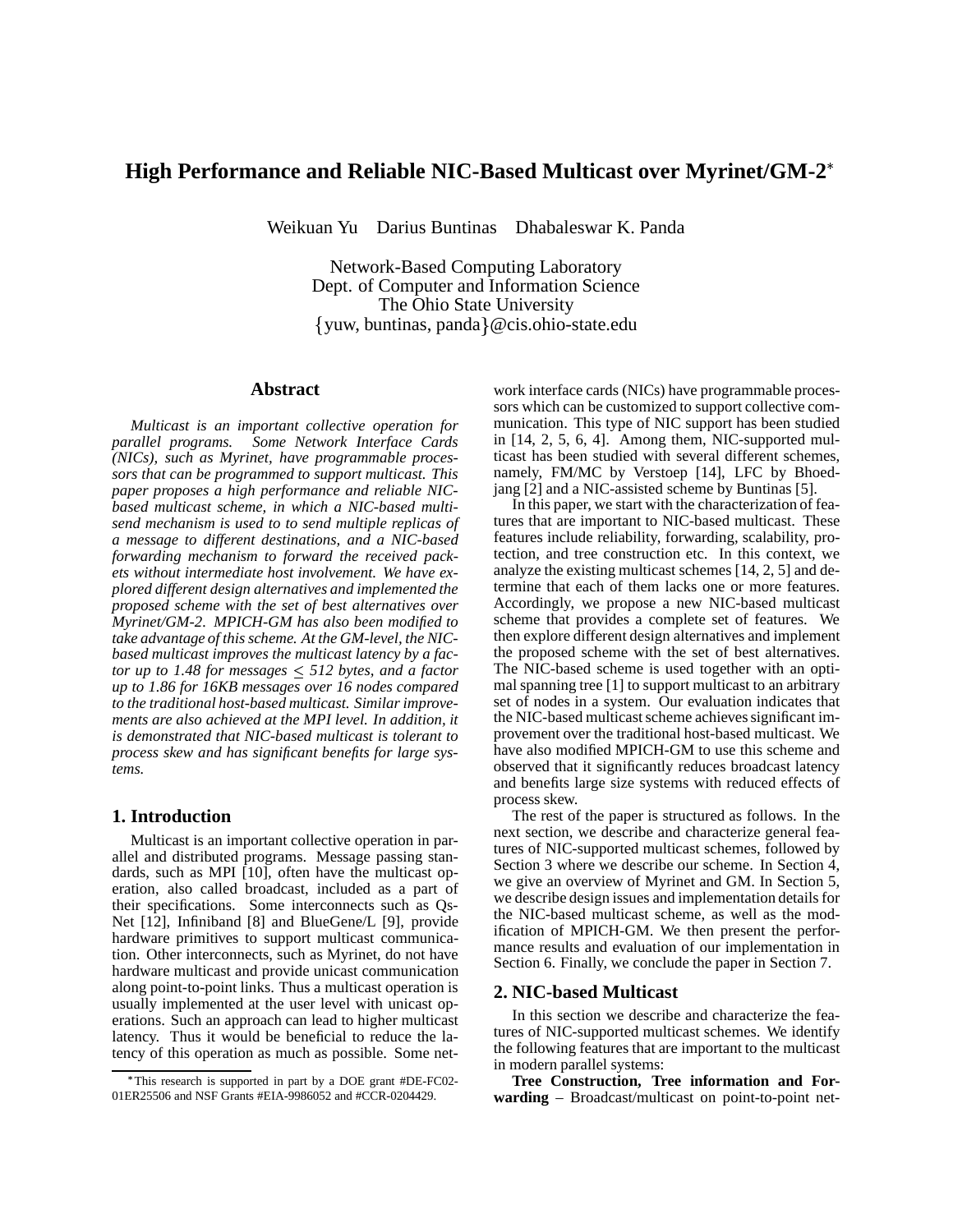

**Figure 1. An axes diagram comparing the features of different multicast schemes.**

works is typically done by having the message forwarded to the destinations along a spanning tree [7]. Three major features of a multicast scheme are the spanning tree construction, how the tree information is specified and how messages are forwarded. Note, a node in a network consists of the host and the NIC. The spanning tree can either be constructed at the host or at the NIC. Since the NIC processor is typically much slower than the host processor, it is more efficient to construct the tree at the host. The tree information can be either specified with each message [13, 5] or preposted to the NIC [14, 2]. With preposted tree information, at intermediate nodes, a message does not have to wait for the host process to provide the tree information before it can be forwarded, which can lead to reduced host involvement. Message forwarding can either be done by the NIC or by the host. Using host-based forwarding, a node must pass the received message to the host first and then back to the NIC for forwarding. This leads to a large overhead to the multicast latency.

**Reliability** – Reliability is also important to a multicast scheme, which can be done either directly or indirectly. A direct scheme uses acknowledgments to confirm the delivery, and timeout/retransmission to deal with the loss of messages, while an indirect scheme typically assumes the network is reliable and uses a creditbased scheme to manage the receive buffer. In general, however, a network cannot be considered reliable. Though bit error-rates are low in modern networks, they are not zero. There are also drawbacks with credit-based schemes. A centralized credit scheme has a bottleneck at the centralized component. A distributed credit scheme, in which the credits are managed from hop to hop, can lead to deadlock since a multicast message may be initiated by the root, while an intermediate node is running out of credits to forward it.

**Protection and Scalability** – Depending on the implementation, a multicast scheme may or may not provide protection of concurrent NIC access by several processes. Without protection, a user process may modify the NIC-memory used by another process, which can lead to unpleasant scenarios. In addition, high scalability has since been a desirable feature of parallel systems, and it becomes indispensable, as the number of nodes reaches thousands in a cluster.

Figure 1 shows a diagram, which uses six axes to represent these features, and compares the features of available multicast schemes, as well as the scheme we are proposing in this paper. In this diagram, a line is used to connect the points on the axes to describe the features of a particular scheme. To be efficient in tree construction, all these schemes have the host construct the spanning tree. The NIC-assisted scheme [5] specifies the tree information along with the message, but it requires the intermediate host involvement to perform the message forwarding. FM/MC [14] provides an end-to-end flow control with host-level credits. A centralized credit manager is used to recycle multicast credits, which does not scale. LFC [2] provides link-level point-to-point flow control with NIC-level credits. But it is deadlock prone since a multicast packet may be injected into the network by the root, while an intermediate NIC is running out of credits to forward the message.

In this paper, we propose a high performance and reliable NIC-based multicast scheme with features such as NIC-based forwarding, protection of concurrent NICmemory access between processes, tree construction at the host and preposting of the tree information to the NIC. We propose to implement this scheme over Myrinet/GM. GM [11] is a user-level protocol that provides a reliable ordered delivery of packets with low latency and high bandwidth. It can support clusters of over 10,000 nodes and concurrent memory-protected OS-bypass access to the NIC by several user-level applications. By modifying GM to support the NIC-based multicast while maintaining the original features of GM, it is possible to achieve our proposed scheme. Recent alpha releases of GM-2.0 [11] provide a myrinet packet descriptor for every network packet and also a callback handler to each descriptor. A packet descriptor and its callback handler provide a way to take necessary actions on this packet when appropriate. We have implemented the proposed scheme using these features, which results in a high-performance and reliable multicast scheme, supporting concurrent memory-protected access to the NIC.

## **3. Our Scheme**

In this section, we describe our proposed scheme. For a tree-based broadcast/multicast operation over point-topoint networks multiple copies of the data will be transmitted by root nodes of the tree or subtrees to their children. In ourscheme, we use a NIC-based mechanism, by which a message is transfered only once from the host to the NIC, and from the NIC multiple replicas are transmitted to a set of destinations, referred to as the NICbased *multisend* operation. For a multicast operation, the NIC at the intermediate nodes, when having received the message, forwards it without the host involvement. This leads to reduced latency. We describe our scheme and its benefits over a host-based multicast as we look into the process of the multicast communication.

**NIC-Based Multisend and its Benefits** – Figure 2a shows abstract timing diagrams for sending a message to four destinations with a host-based mechanism. The host-based sending can be broken into three steps. In the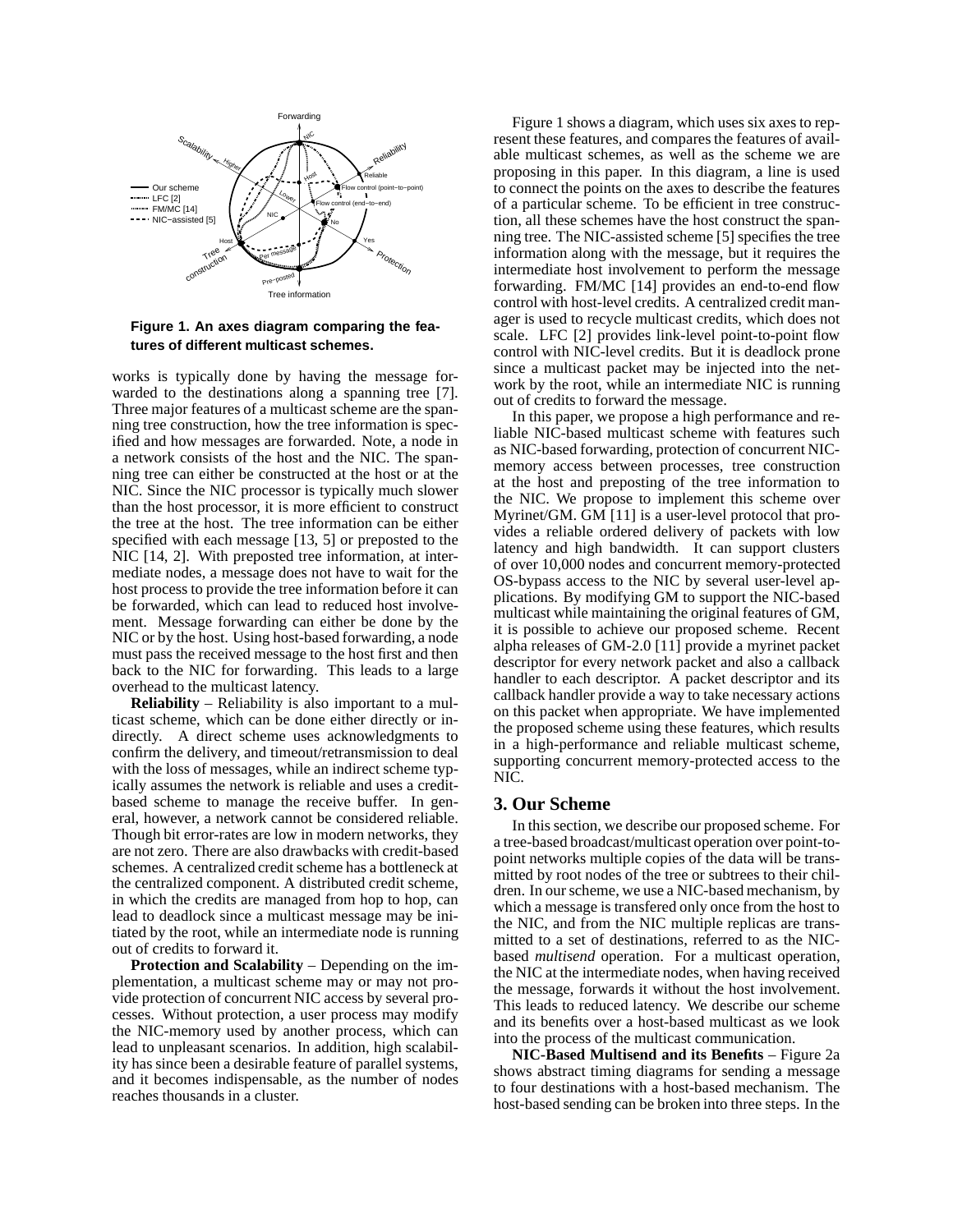

**Figure 2. Abstract Timing Diagrams Comparing Host-Based Multicast and NIC-Based Multicast**

figure, three lines in parallel represent the timing of the three steps. First, the host posts four send requests. At the second step, the NIC processes the requests sequentially, during which the messages are downloaded from the host and queued for transmission. At the third step, the NIC transmit DMA engine completes the transmission of a queued message. As shown in the figure, when the host posts four requests, the NIC has to repeat the second processing step four times. If the processing of a request can not be overlapped with the transmission time of a queued message, it results in a higher latency. With a NIC-based mechanism, we can avoid repeated processing. Figure 2b shows a corresponding timing diagram for the NIC-based mechanism. The host posts only one multisend request. The NIC then finds a corresponding list of destinations and queues the message for transmission to the first destination. When that transmission completes, the NIC modifies the packet header and queues it for transmission to another destination, and so on. The same data is transmitted again with a small overhead, represented in the figure with the wide bars. However, the repeated transmission of the message does not have to wait for the processing of a host request. A NICbased multisend operation can potentially transmit the messages at a faster speed, resulting in a lower latency.

**NIC-Based Forwarding and Its Benefits** – With a host-based mechanism, the intermediate host initiates another set of unicasts after receiving the message. A message just received by the NIC must be copied into the host memory and then back to the NIC for forwarding. This leads to a large overhead to the latency of the multicast. Figure 2c shows the timing diagram for forwarding a message with a NIC-based approach. When having received a multicast packet, the intermediate NIC looks into its table to find a list of destinations for that packet. This packet can then be queued for forwarding with a changed header. Thus the overhead at the intermediate host to receive the message and initiate the forwarding is eliminated. For multiple packet messages, using NICbased forwarding an intermediate NIC can forward the packets of a message without waiting for the arrival of the complete message. This can further reduce the multicast latency.

**Tolerance to Process Skew** – The NIC-based multicast scheme also has the potential of reducing the effects of process skew. When processes in a parallel program are skewed, or unsynchronized, they may not reach the same point of computation at the same time. For a broadcast operation, some processes call the broadcast earlier, while others do after some delay. As the traditional host-based broadcast is implemented, an intermediate process will not forward the message until it calls

the broadcast and receives the message. A process could be forced to wait longer if one or more of its ancestors are lagging behind due to some skew. With the NICbased approach, the message can be forwarded by an intermediate NIC to its children even if the host process has not called the broadcast. So a delayed process will not keep the processes lower in the tree from receiving the messages. Therefore the effects of process skew to the overall multicast performance can be reduced.

### **4. Overview of Myrinet and GM**

In this section, we give some background information on Myrinet and GM. Myrinet is a high-speed interconnect technology using wormhole-routed crossbar switches to connect all the NICs. GM is a user-level communication protocol that runs over the Myrinet [3] and provides a reliable ordered delivery of packets with low latency and high bandwidth.

**Sending a Message** – To send a message, A user application calls the appropriate function from the library. This function constructs a send descriptor, referred to as a *send event* in GM, which describes what data to be sent and to which process to send the data to. The NIC translates the event to a *send token* (a form of send descriptor that NIC uses), and appends it to the send queue for the desired destination. For each send token, the NIC will DMA the data from the host buffer into a *send buffer* and transmit the message on a per packet basis. The NIC keeps a *send record* of the sequence number and the time for each packet it has sent. The send record will be removed when a corresponding acknowledgment is received. If the acknowledgment is not received within the timeout time, the sender will retransmit the packet. When all the send records are acknowledged, the NIC will pass the send token back to the host.

**Receiving a Message** – To receive a message, the host provides some registered memory as the receive buffer by preposting a receive descriptor. A posted receive descriptor is translated into a *receive token* by the NIC. When the NIC receives a packet, it checks the sequence number. If it is expected, the NIC locates a receive token, DMAs the packet data into the host memory, and also acknowledges the sender. When all the packets for a message have been received, the NIC will also generate a *receive event* to the host process for it to detect that a message has been received.

**New Features of GM-2** – In recent alpha releases of GM-2.0, a data structure called the myrinet packet descriptor, is introduced to describe every network packet. Inside this structure, there is also a callback handler, which allows the possibility of taking actions on the packet. Either the packets that have data to be trans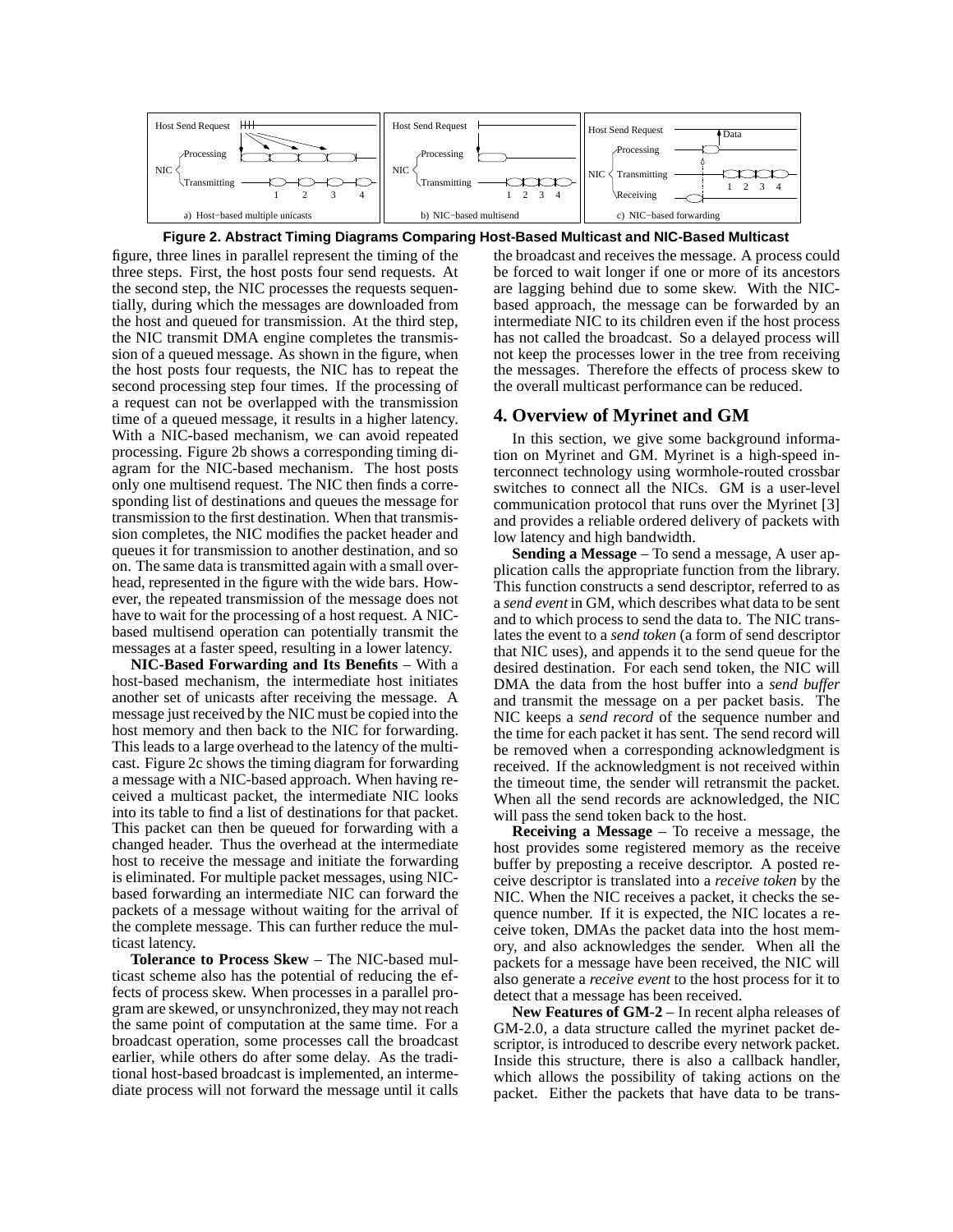mitted at the send side or the packets that have data to be copied to the final location at the receive side, are queued using the descriptors. At the completion of transmission or copying, the packets are freed by freeing the descriptors. Using the descriptor and its callback handler, one can easily have a packet queued again for transmission before it is freed. For example, to send a replica to another destination, a callback handler can change the packet header and queue it for transmission again. This can be done to both a send packet and a receive packet.

# **5. Design Issues and Our Implementation**

In this section, we describe the design issues and the implementation details of the NIC-based multicast. We implemented the proposed scheme by modifying GM version 2.0 alpha1. There are several design issues for this implementation: the sending of message replicas to multiple destinations, message forwarding at the intermediate NIC, reliability and in order delivery, deadlock, and construction of the spanning tree. For each of these issues, we describe design alternatives below and show how we choose the best alternative. At the end of this section, we describe the modification to MPICH-GM for taking advantage of the NIC-based multicast.

**Sending of Multiple Message Replicas** – To send replicas of a message to multiple destinations, one can readily generate multiple send tokens and queue them to multiple destinations. Another way to do this is to use a callback handler as just described in the previous section. A third way to do this is to change the header right after the transmit DMA engine is done transmitting the header and queue the packet again for transmission. The first approach performs the processing for each of the tokens, and it saves nothing more than the posting of multiple send events. The benefits of this is no more than  $1\mu$ s, if any, since the host overhead over GM is less than  $1\mu$ s. Both the second and third approach can save the repeated processing, but the third approach takes special care and demands good timing strategy in order to avoid clobbering the packet header before it is transmitted out. We implemented the second approach in our multicast scheme. The benefits of the third approach could be more, but we decided to leave it for later research.

**Messages Forwarding** – For a received message to be forwarded, we need to consider:  $1)$  how to set up timeout and retransmission mechanisms, and 2) which replica of the message should be made available for the retransmission. As to the first issue, we create send records to record the time the packets are forwarded. When the records are not acknowledged within the timeout period, retransmission of the packets is triggered. Since the intermediate NIC does not have a send token for this multicast, one has to generate a token for the purpose of transmission. This can be done by grabbing a send token from the free send token pool, or by transforming the receive token into a send token. Using the former approach can lead to the possibility of deadlock when the intermediate nodes are running out of send tokens. We take the second approach since it does not require additional resources at the NIC. The receive token is presumed to be available to receive any message.

In this approach, the receive token is used for transferring the data to the host at the intermediate NIC, and is also used to retransmit the message when timeout. As to the second issue, a naive solution would be keeping the received packet available until all the children acknowledge the transmission. The problem with this approach is that the NIC receive buffer is a limited resource, and holding on to one or more receive buffer will slow down the receiver or even block the network. An alternative is to release the packet as the forwarding is done, and use the message replica in the host memory for retransmission. Since GM can only send and receive data from registered memory, this requires the host memory to be kept registered until all the children acknowledged that the packets are correctly received. We take the second alternative in our implementation.

**Reliability and In Order Delivery** – To ensure ordered sending, GM employs a form of Go-back-N protocol to ensure ordered delivery between peer-to-peer communication end points, called ports. When a packet is not acknowledged within a timeout period, the sender NIC will retransmit the packet, as well as all the later packets from the same port.

A reliable ordered multicast requires modification to the existing ordering scheme. Since each sender is involved with multiple receivers, the sending side must keep track of the ordering of packets in a one-to-many manner to all its children. A modified ordering scheme works as described below. Multicast *send token*s are queued by group. Each multicast group has a unique group identifier. For each group, the NIC keeps tracks of: 1) a receive sequence number to record the sequence number for the packets received from its parent, 2) a send sequence number to record the packets that have been sent out, and 3) an array of sequence numbers to record the acknowledged sequence number from each child. A multicast packet sent from one NIC to its children has the same sequence number and send record, ensuring ordered sending for the same group's multicast packets. When an acknowledgment from one destination is received, the acknowledged sequence number for that destination is updated. If the record for a packet is timed out, the retransmission of the packet and the following ones will be performed only for the destinations which have not acknowledged. A receiver only acknowledges the packets with expected sequence numbers for the desired group sequentially.

**Deadlock** – Deadlock is an important aspect of concern for any collective communication, which may occur if there is a cyclic dependence on using some shared resources among multiple concurrent operations. We take the following approaches to avoid the possibilities of the deadlock. First, we do not use any credit-based flow control, avoiding one source of deadlock. In addition, we provide a unique group identifier and a separate queue for each multicast group with a sender, so that one group does not block the progress of another. The other possibility for a deadlock is when some nodes in multiple broadcast operations form a cyclic parent-child relationship, in which all of them are using its last re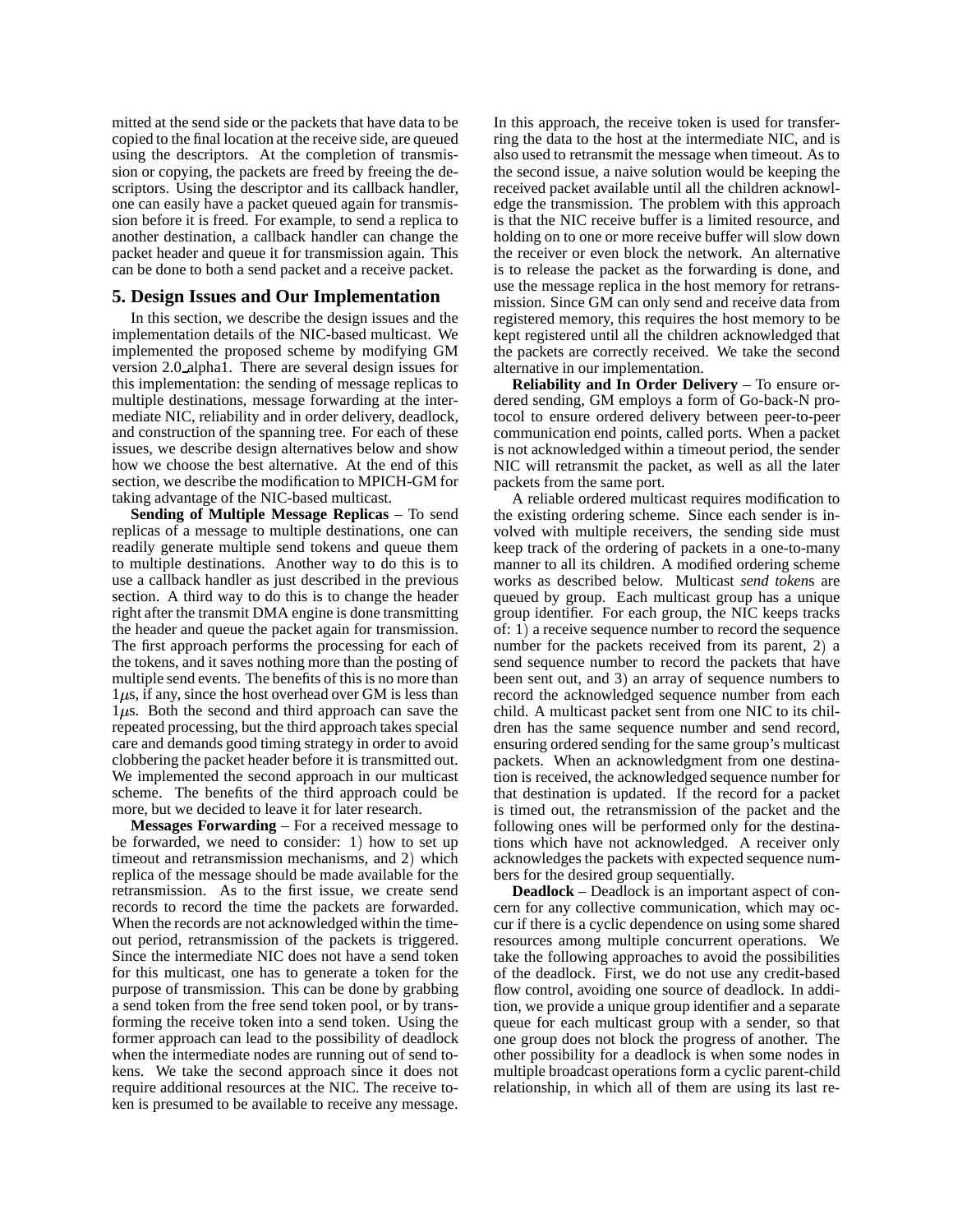ceive token while requesting another to receive its message with a new receive token. Since the root node in a broadcast operation only uses its send token, it will not be in such a cycle. To break a possible cycle among the rest of the nodes, we sort the list of destinations linearly by their network IDs before tree construction, and a child must have a network ID greater than its parent unless its parent is the root. Thus a deadlock on the use of receive token can not form under either situation (See [15] for more information on the deadlock). As long as receive tokens are available at the destinations, multicast packets can be received by all the destinations. The responsibility of making receive tokens available to receive multicast messages is left to client programs, the same way as is required to receive regular point-to-point messages.

**The Spanning Tree** – The tree topology is also important for multicast performance. One tree topology may give better performance over another depending on the communication characteristics and also the desired performance metrics, latency or throughput. The performance of logical tree topology can be affected by the underlying hardware topology. In this paper, our intent is not to study the effects of hardware topology. In this study, Myrinet network uses its default hardware topology, Clos network. One relevant design issue in this paper is *where* to generate the tree, since the NIC processor is typically rather slow to perform intensive computation. To better expose the potential of the NIC-based multicast protocol, we use an algorithm similar to [5] for constructing an optimal tree in terms of latency. The optimality of such trees has been shown by Bar-Noy and Kipnis [1]. The basic idea of constructing an optimal tree is to have maximum number of nodes involved in sending at any time. In other words, we construct the tree such that a node will send to as many destinations as possible before the first destination it sent to becomes ready to send out data to its own children. We compute the number of destinations a sender can send to before its first receiver can start sending as the ratio of:  $(a)$  the total amount of time for a node to send a message until the receiver receives it, and  $(b)$  the average time for the sender to send a message to one additional destination. The message delivery time is calculated as end-toend latency. Different message lengths leads to different optimal tree topologies. Since the LANai processor is much slower compared to the host processor, we carried out the following division of labor in order to be efficient on tree construction: the host generates a spanning tree and inserts it into a group table stored in the NIC and the NIC is responsible for the protocol processing related to communication.

**Incorporating into MPICH-GM** – MPICH is a widely used MPI implementation. MPICH-GM is a port of MPICH on top of GM. We investigated how MPICH-GM can benefit from the NIC-based multicast. Since MPICH-GM uses remote DMA operations in its rendezvous protocol for transferring messages larger than 16K, our modified channel interface still performs broadcast operation in its original manner for these mes-

sages. For messages less than 16K, the first broadcast operation from a particular root in a communicator will cause a new group context to be created and the group membership to be updated into the NIC. Thus the first broadcast operation for any group will pay the cost of creating group membership, we consider this demanddriven approach to be appropriate for dealing with the vast number of possible combinations of communicators and root nodes. Once the unique group context is created or identified, the root node initiates a NIC-based multicast operation, while the destinations invoke blocking receive operations as MPI Recv does.

## **6. Performance Evaluation**

In this section, we describe the performance evaluation of our implementation. The experiments were conducted on a 16 node cluster consisting of 16 quad-SMP 700 MHz Pentium-III nodes with 66MHz/64bit PCI bus. The nodes have Myrinet NICs with 133MHz LANai 9.1 processors and are connected to a Myrinet 2000 network. Each of these nodes run the 2.4.18 Linux kernel. We compared our NIC-based implementation, which is based on GM-2.0 alpha1, to the host-based implementation using the same version of GM. MPICH-GM version 1.2.4..8a was modified to use the NIC-based multicast. The same version of MPICH-GM was used as the comparison at the MPI-level.

#### **6.1. GM Level**

Our modification to GM was done by leaving the code for other types of communications mostly unchanged. The evaluation indicated that it has no noticeable impact on the performance of non-multicast communications.

**NIC-based multisend** – We first evaluated the performance of the NIC-based multisend operation. Our tests were conducted by having the source node transmit a message to multiple destinations, and wait for an acknowledgment from the last destination. All destinations received the message from the source node, and none of them forwarded the message. The first 20 iterations were used to synchronize the nodes. Then the average for the next 10,000 iterations was taken as the latency. Figures  $3(a)$  and  $3(b)$  show the performance and the improvement of using the NIC-based multisend operation to transmit messages to 3, 4 and 8 destinations, compared to the same tests conducted using host-based multiple unicasts. For sending messages  $\leq 128$  bytes to 4 destinations, an improvement factor up to 2.05 is achieved. This is due to the fact that the NIC-based multicast was able to save repeated processing. As the message size gets larger, the improvement factor decreases and eventually levels off at a little below 1. This is to be expected because large message sizes leads to longer transmission time. With host-based multiple unicasts, the request processing is completely overlapped with the transmission of a previous queued packet, but there is still an overhead each time the packet header is changed with the NIC-based multisend.

**NIC-based multicast** – We evaluated the performance of the multicast with NIC-based forwarding us-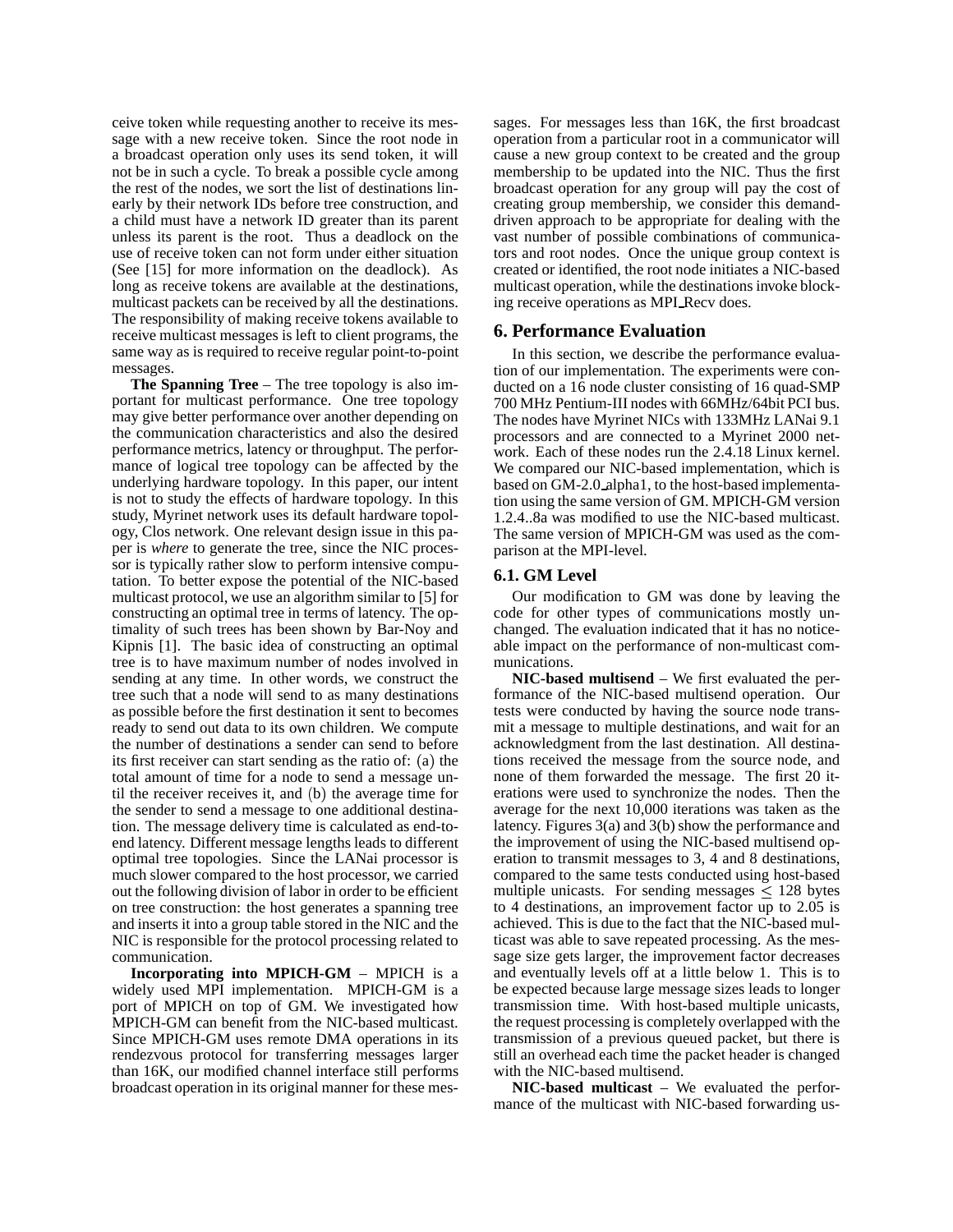

**Figure 3. The performance of the NIC-based (NB) multisend operation, compared to Host-based (HB) multiple unicasts**



ing an optimal tree. Our tests were conducted by having the root initiate the NIC-based multicast operation, and wait for an acknowledgment from one of the leaf nodes in the spanning tree. The first 20 iterations were used to synchronize the nodes. Then 10,000 iterations were timed to take the average latency. The same test was repeated with different leaf nodes returning the acknowledgment. The maximum from all the tests was taken as the multicast latency. The traditional host-based multicast was also evaluated in the same manner using the same version of GM as a comparison. Figures  $5(a)$ and 5(b) show the performance of the NIC-based multicast compared to the performance of host-based multicast. For broadcasting messages  $\leq 512$  bytes on a 16 node system, the NIC-based multicast achieves an improvement factor up to 1.48. Because multiple replicas of small messages can be sent out faster with the NICbased multicast, the optimal tree constructed for small messages has a larger average fan-out degree and so a shallower depth, compared to the same size binomial tree used in the traditional host-based multicast. The average fan-out degree is the ratio as described in Section 5, the spanning tree, and it imposes little impact on the latency. So the shallower depth reduces the multicast latency significantly. As also shown in the figures, when broadcasting a 16KB message on a 16 node system, the NIC-based multicast achieves an improvement factor up to 1.86. This is due to the fact that, in the NIC-based multicast, intermediate nodes do not have to wait for the arrival of the complete message to forward it. Thus the NIC-based multicast achieves its performance benefits for the reduced intermediate host involvement and

the capability of pipelining messages. Moreover, Figure 5(b) shows dips in the improvement factor curves when multicasting 2KB and 4KB messages. The drop of improvement for these message is because these messages do not have the benefit for large multiple packet messages and also they do not have the benefit for small messages. The maximum packet size in GM is 4096 bytes, therefore  $\leq 4096$  byte messages do not benefit from message pipelining. On the other hand, since the NIC-based multisend does not have much improvement for these  $> 1KB$  messages (See Figure 3(b)), the fanout degree chosen in the optimal tree is about 1 and the shape of the resulted optimal tree is not significantly different from the binomial tree used in the host-based approach. Therefore for these messages, the multicast latency does not benefit much from the change of the spanning tree shape either. Taken together, the performance improvement is low for multicasting these messages.

#### **6.2. MPI Level**

Since our modification to MPICH-GM only uses the NIC-based multicast support for the eager mode message passing, the largest message that uses the NICbased multicast is the largest eager mode message, which is 16,287 bytes. We measured the broadcast latency at the MPI level in the same manner as that at the GM level. The maximum latency obtained was taken as the broadcast latency. Figures 4(a) and 4(b) show the latency performance and the improvement factor of the NIC-based multicast at the MPI level, respectively. We observed an improvement factor of up to 2.02 for broadcasting 8KB messages over 16 node system. Also the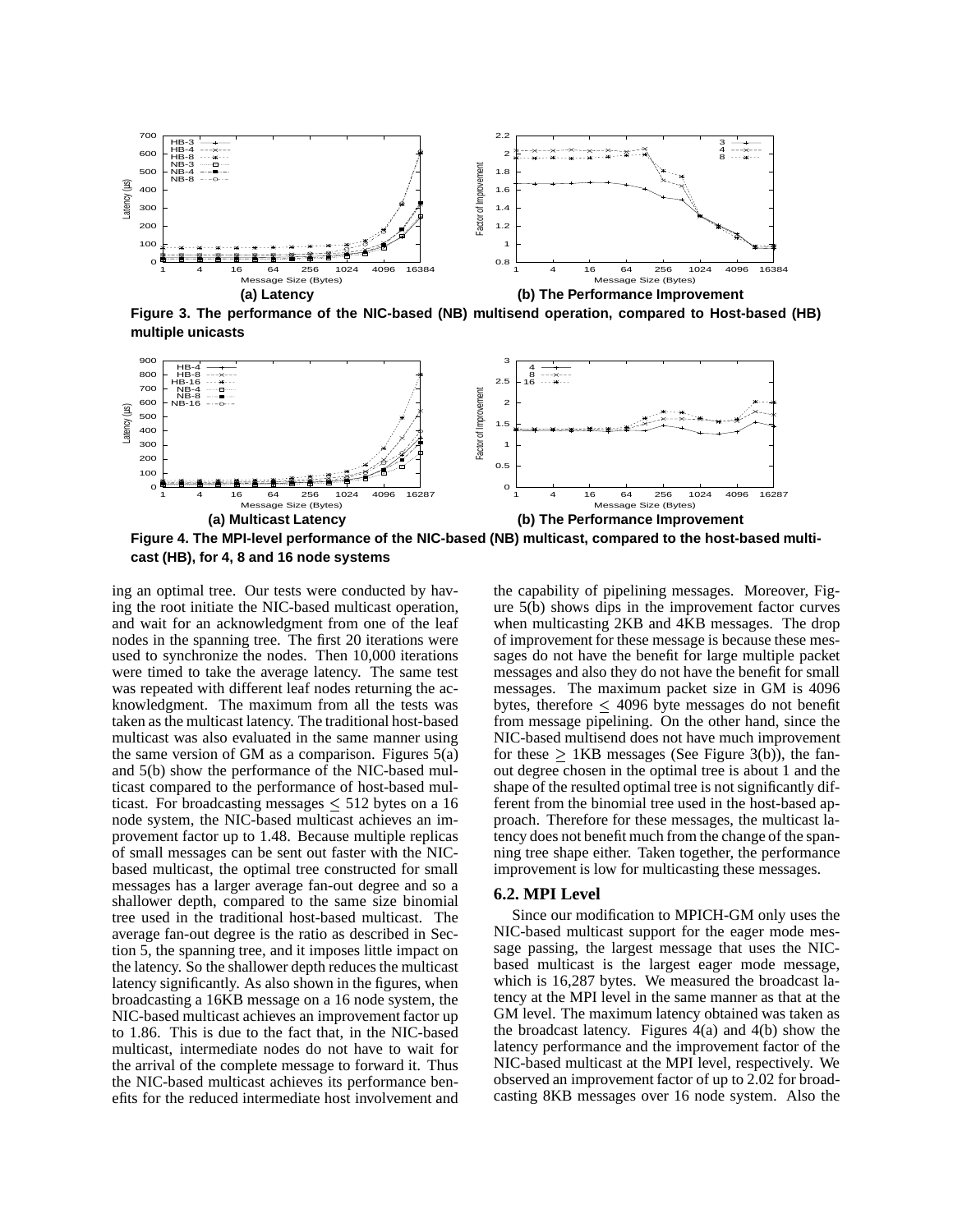

**Figure 5. The GM-level performanceof the NIC-based (NB) multicast, comparedto the host-basedmulticast (HB), for 4, 8 and 16 node systems**



**Figure 6. Average host CPU time on performing the MPI Bcast under different amount of average skew with both the host-based approach (HB) and the NIC-based (NB) approach**

trend of the performance improvements are similar to the trend at the GM-level (Figure 5(b)). However, when broadcasting 16,287 byte messages, there is a dip in the improvement factor curve. That is due to the larger cost of copying the data to their final locations. So the broadcast latency for a 16,287 byte message with the NICbased multicast is comparatively high, which leads to a lower improvement factor.

#### **6.3. Tolerance to Process Skew**

Another major benefit of the NIC-based multicast is the tolerance to process skew. Typically, with the blocking implementation of MPI Bcast, the host CPU time, the time spent on performing the MPI Bcast, becomes larger if a process is delayed at an intermediate node. In reality, all processes skew at random. Some processes call MPI Bcast before the root node does, and others do after the root node. The effects of the former can not be reduced by a multicast operation, but those from the latter can be reduced if possible, because all the processes that have called MPI Bcast inevitably have to wait for the root process. We evaluate the effects of the delayed processes, relative to the root processes, to the average host CPU time. We measure the average host CPU time to perform the MPI Bcast with varying amount of process skew. All the processes are first synchronized with a MPI Barrier. Then each process, except the root, chooses a random number between the negative half and the positive half of a maximum value as the amount of skew they have. The processes with a positive skew time perform computation for this amount of skew time before calling the MPI Bcast operation. The average host CPU time from 5,000 iterations was plotted against the average process skew (See [15] for more information on the process skew).

Figure 6(a) shows the average host CPU time for broadcasting small messages (2, 4 and 8 bytes) over 16 nodes with varying amount of average skew. The NIC-based broadcast has much smaller host CPU time compared to the host-based broadcast. With a skew un- $\gamma$  der 40 $\mu$ s, the host CPU time decreases using either approach. This is to be expected because a small amount of skew time can overlap with some of the message broadcasting time. When the skew goes beyond  $40\mu s$ , the host CPU time increases with the host-based approach, while it decreases with the NIC-based approach. This is to be expected. As the skew increases, more intermediate processes get delayed. With the host-based approach, more processes wait longer for their ancestors to call MPI Bcast and forward the messages, which results in longer average host CPU time. In contrast, with the NIC-based approach, the delayed intermediate processes does not prevent their children from receiving the message and, on the other hand, their delay have more overlap with the message transmission time. which leads to less average host CPU time. Figure 6(b) shows that the improvement factor of the NIC-based approach over the host-based approach forsmall messages. With an average skew of  $400\mu s$ , the NIC-based multicast achieves an improvement factor up to 5.82. We also observed that the improvement factor becomes greater as the skew increases. When broadcasting large messages (2KB to 8KB), a similar trend of benefits on average host CPU time is also observed when comparing the NIC-